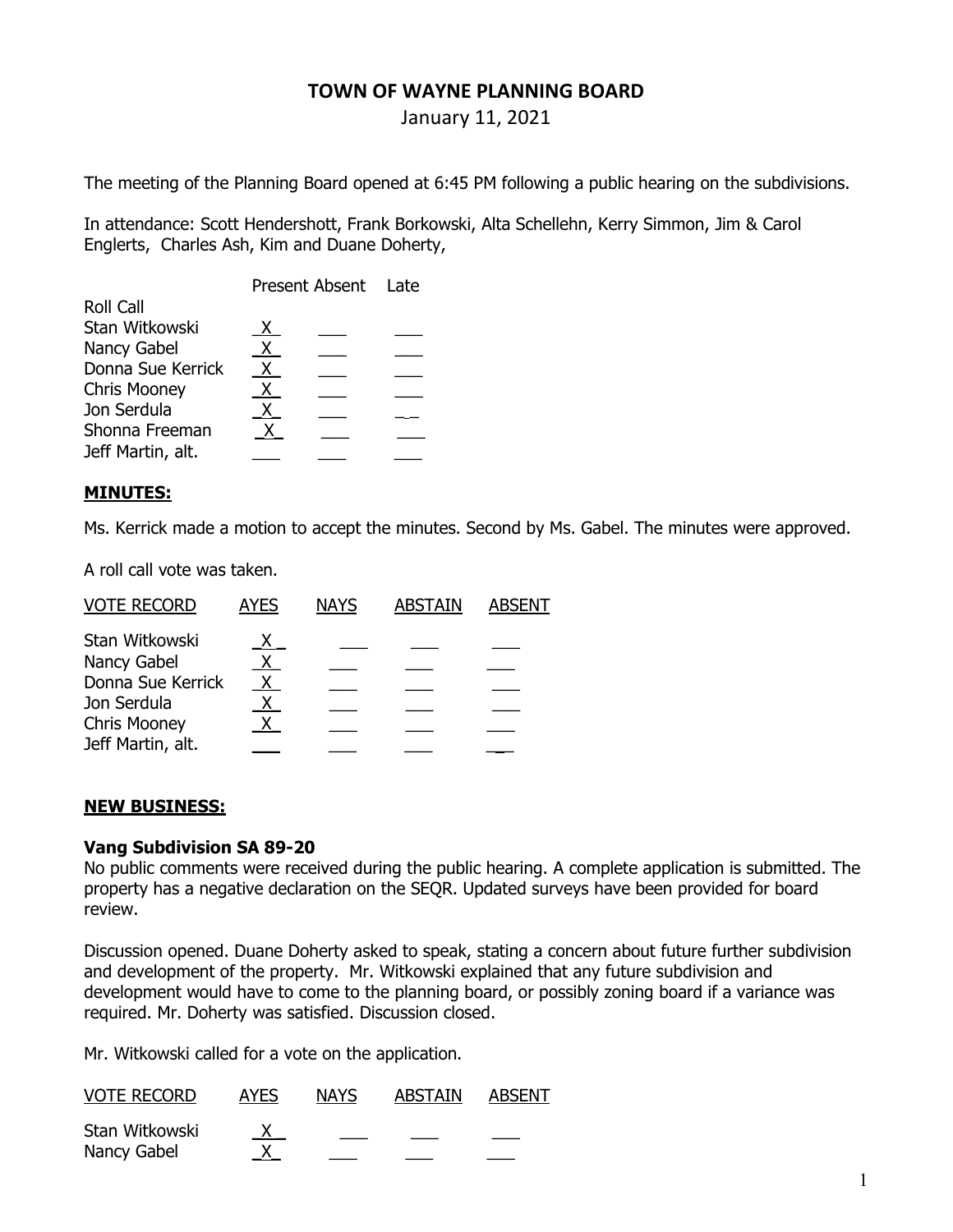| Donna Sue Kerrick   |                |  |  |
|---------------------|----------------|--|--|
| Jon Serdula         | $\overline{X}$ |  |  |
| <b>Chris Mooney</b> |                |  |  |
| Jeff Martin, alt.   |                |  |  |

Motion to subdivide was approved.

## **Schallehn Subdivision SA90-20**

No public comments were received during the public hearing. A complete application is submitted. The property has a negative declaration on the SEQR. Updated surveys have been provided for board review. Discussion opened. No comments, discussion closed. Mr. Witkowski called for a vote on the application.

| <b>VOTE RECORD</b>            | AYES    | <b>NAYS</b> | <b>ABSTAIN</b> | <b>ABSENT</b> |
|-------------------------------|---------|-------------|----------------|---------------|
| Stan Witkowski<br>Nancy Gabel |         |             |                |               |
| Donna Sue Kerrick             | $X_{-}$ |             |                |               |
| Jon Serdula                   |         |             |                |               |
| <b>Chris Mooney</b>           |         |             |                |               |
| Jeff Martin, alt.             |         |             |                |               |

Motion to subdivide was approved.

### **Borkowski Subdivision SA92-20**

No public comments were received during the public hearing. A complete application is submitted. The property has a negative declaration on the SEQR. Updated surveys have been provided for board review.

Discussion opened on the matter. The purpose of the subdivision is for sale of the land and the business. Mr. Englert asked what the new use of the land would be. It will continue as boat storage. Mr. & Mrs. Englert are concerned about the plot changes and a possibility of more boats being stored and potentially their view shed. Mr. Witkowski explained that the matter before the Planning Board was only subdivision of the land, not use. Any complaints or changes to use as specified in the special permit would have to be reviewed by town code enforcement. Ms. Kerrick again clarified that the only issue for consideration at this meeting is the subdivision of the land. Discussion closed. Mr. Witkowski made a motion to approve the subdivision

| <b>VOTE RECORD</b>               | <b>AYES</b>    | <b>NAYS</b> | <b>ABSTAIN</b> | <b>ABSENT</b> |
|----------------------------------|----------------|-------------|----------------|---------------|
| Stan Witkowski                   | $X_{\perp}$    |             |                |               |
| Nancy Gabel<br>Donna Sue Kerrick | <u>X</u><br>X. |             |                |               |
| Jon Serdula                      | X.             |             |                |               |
| <b>Chris Mooney</b>              |                |             |                |               |
| Jeff Martin, alt.                |                |             |                |               |

Motion to subdivide was approved.